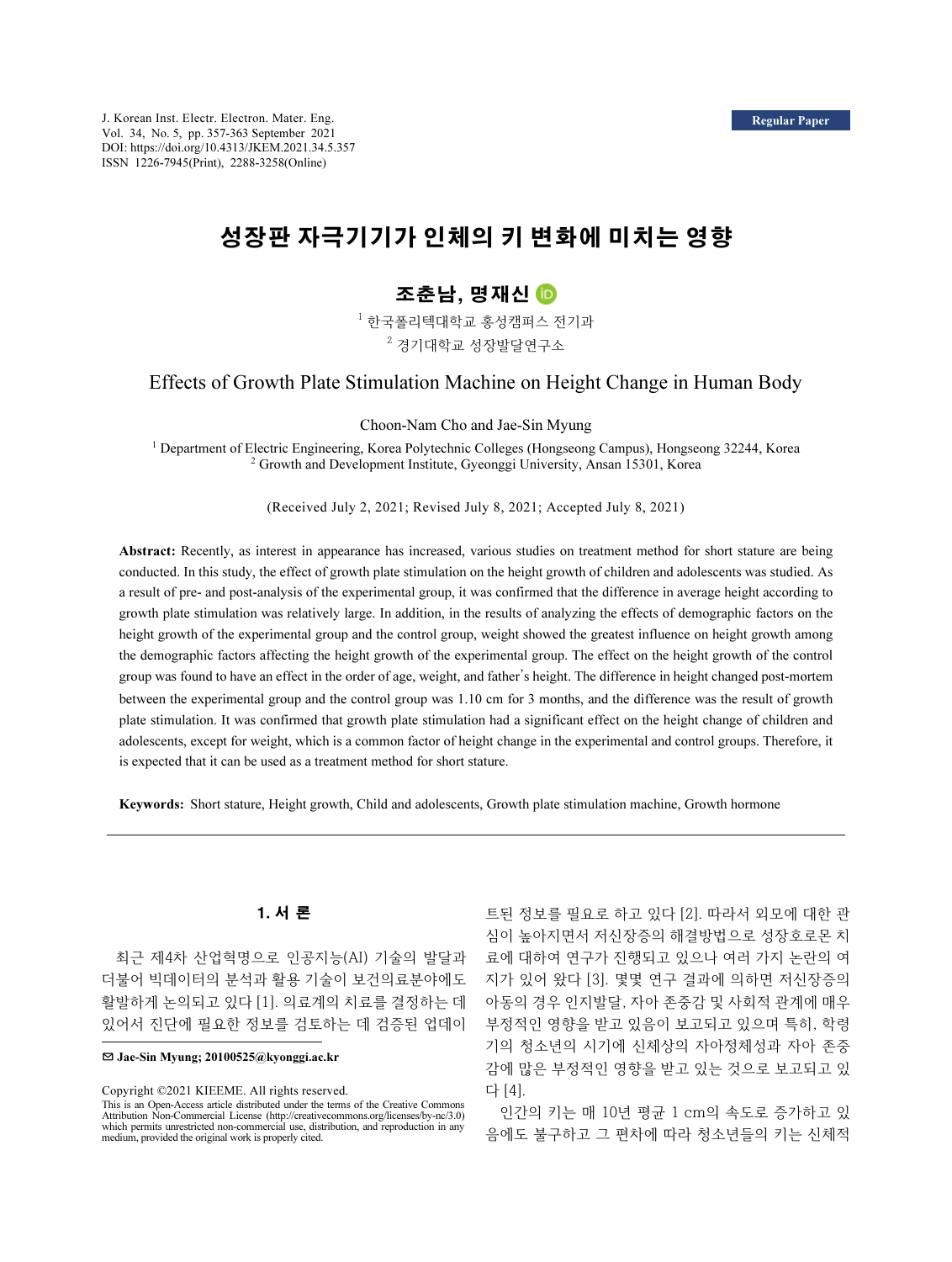(a)

(b)

(c)

(d)

성장을 평가하는 중요한 지표가 된다는 사실을 통해서도 아동·청소년들에게 키 성장을 위해 도움이 되는 수단이 나 기기의 필요성이 제기되고 있다 [5].

따라서 본 연구에서는 인체의 키 성장을 촉진하기 위하 여 약물의 주입이나 성장호르몬제의 투약 등과 같은 의학 적 처치가 아닌 성장판 자극을 기반으로 하는 성장판 자극 기기를 개발하여 성장판 자극기기가 아동과 청소년의 키 성장에 미치는 영향에 대하여 연구하였다.

### 2. 실험 방법

### 2.1 성장판 자극 운동기기의 구조

본 연구에서 활용한 성장판 자극기기는 개발 후 한국화 학융합시험연구원장의 전기안전인증과 국립전파연구원의 전자파 적합등록을 하였다. 성장판 자극기기의 구조는 그 림 1과 같다.

성장판 자극기기의 실제 사용에 적합하도록 제작된 성 장판 자극기기의 요부 단면도와 그 확대도 및 성장판 자극 기기로 자극이 가능하도록 제작한 무릎과 발목 부위의 작 동례를 나타내는 요부 단면도는 그림 2와 같다.



(b)

Fig. 1. Growth plate stimulation device. (a) Cross-sectional view of the growth plate stimulation device and (b) enlarged view of sectional.



 $-910$ 





Fig. 2. Growth plate stimulation exercise device and stimulation site. (a) Cross-sectional view of the main part of the growth plate stimulation exercise device, (b) an enlarged view, (c) example of knee operation of growth plate stimulation exercise device, and (d) ankle operation example of growth plate stimulation exercise device.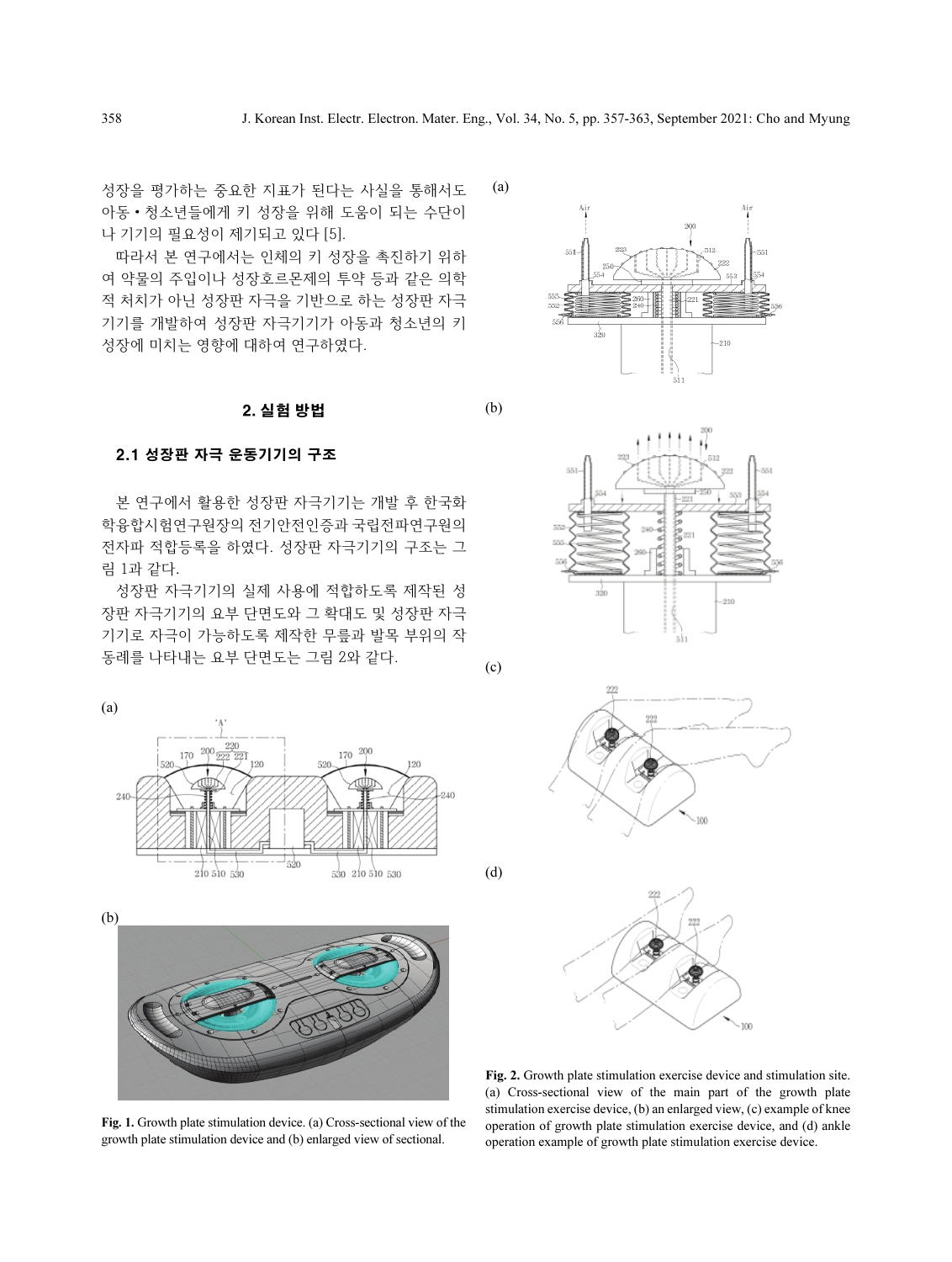

Fig. 3. Photo showing the growth plate around the knee. (a) X-ray photography and (b) Prototype appearance for growth plate stimulation.

성장판 자극기기는 성장판을 자극하기 위하여 상하방향 으로 진동하면서 가압체에서 압축공기를 분사할 수 있도 록 하였다. 가압체와 압축공기가 교대로 특히 무릎 부위의 성장판을 자극하므로 자극 효과가 배가되어 아동·청소년 들의 키 변화에 유의한 영향을 미칠 수 있도록 하였다. 무 릎 주위의 성장판 X선 사진과 실제 성장판 자극기기의 외 형은 그림 3과 같다.

# 2.2 실험대상자 선정 및 데이터 수집

본 연구에서 실험대상자를 선정하는데 있어서 여자는 11세부터 13세까지의 성장이 가장 크게 증가하고, 남자는 13세부터 16세까지 가장 크게 성장하는 점을 고려하였으 며, 이 시기에 일 년에 약 8 cm부터 10 cm가량의 성장을 보이고, 급속 성장기가 끝나면 제2차 성장이 끝나는 시점 으로 일 년에 약 2 cm에서 3 cm가량의 감속성장기를 거 치게 되는 점을 고려하였다 [6].

따라서 왕성한 키 성장을 하는 시기에 해당하는 만 9세 부터 14세까지의 아동·청소년들 중 특히 키 성장에 관심 을 가지고 있는 부모와 아동·청소년을 선발하였다. 최종 선정된 30명 중 실험집단으로 15명을 통제집단으로 15 명을 분류하였다. 인구통계학적 특징은 표 1과 표 2에 나 타내었다.

표 1에서와 같이 호로몬제 등을 복용한 경험이 있는 참 여자는 통제집단에 1명으로 실험집단에는 포함되지 않았다. 표 2에서와 같이 실험집단의 참여자들의 평균키는 152.6 (±14.2) cm이고 평균 몸무게는 49.3 (±12.94) kg이다.

본 연구에서 키의 변화를 확인하기 위해 사용한 키 재기 자는 연구 참여자 혼자서도 키를 측정할 수 있는 Weihai Furong Electronic Commerce Co., Ltd에서 판매하고 있는 펀앤펀 키 재기 자를 구입하여 연구 참여자들의 각 가 정으로 배송하고 키를 측정할 수 있는 일정한 장소에 고정 설치하도록 하였다. 키 재기 자의 경우 설치 장소에 따라 1~3 cm의 측정오차가 발생할 수 있는 점을 감안하여 연구 기간 동안 그 설치 장소를 변경하지 않고 고정된 장소에서 만 매일 같은 방법으로 측정하도록 함으로써 측정오차의 범위를 최소화하고자 하였다.

본 연구의 참여자로 자원한 만 9세부터 14세까지의 아 <sup>동</sup>·청소년 30명과 그들의 부 또는 모로부터 동시에 동의 를 얻은 후 2021년 2월 26일부터 4월 26일까지 3개월 동 안 매일 측정한 키와 수면시간, 성장판 자극 운동기기 사용 여부 등에 대하여 참여자의 부모에게서 직접 전화 또는 문 자로 통보받는 방법으로 데이터를 수집하였다.

실험집단과 통제집단 모두 매일 아침 기상과 함께 5분 이내 측정한 키를 수집하였다. 다만 실험의 효과를 알아보 기 위해 실험집단의 경우 잠들기 전 매일 20분 이상씩 성 장판 자극기기를 사용하도록 하는 실험처치 조건 이외의 모든 조건은 두 집단 모두 동일하다. 따라서 두 집단 모두 식습관, 운동량, 수면시간 등은 기존의 일상생활을 유지하 도록 하였다.

본 연구를 위해 수집된 자료를 분석하기 위해 SPSS (statistics package for the social science) 22.0 Win. Vr을 사용하였다. 연구방법은 첫째, 인구통계학적 특징에 따른 실험집단과 통제집단의 차이를 신뢰구간 95% 수준에서 확인하였다. 둘째, 실험집단과 통제집단의 비교를 위한 동질성을 알아 보기 위해 독립표본 t-test (independent sample t-test) 실시하였다. 셋째, 인구통계학적 특징과 임상 기초 자료 및 키 성장 데이터 비교를 위해 연속형 변수의 경우 대응표본 및 독립표본 t-test로 분석하고, 마지막으로 인구통계학적 특징에 따른 데이터를 기반으로 키 성장과의 인과관계 분 석을 위해 다중회귀 분석(multiple regression analysis) 을 시행하였다.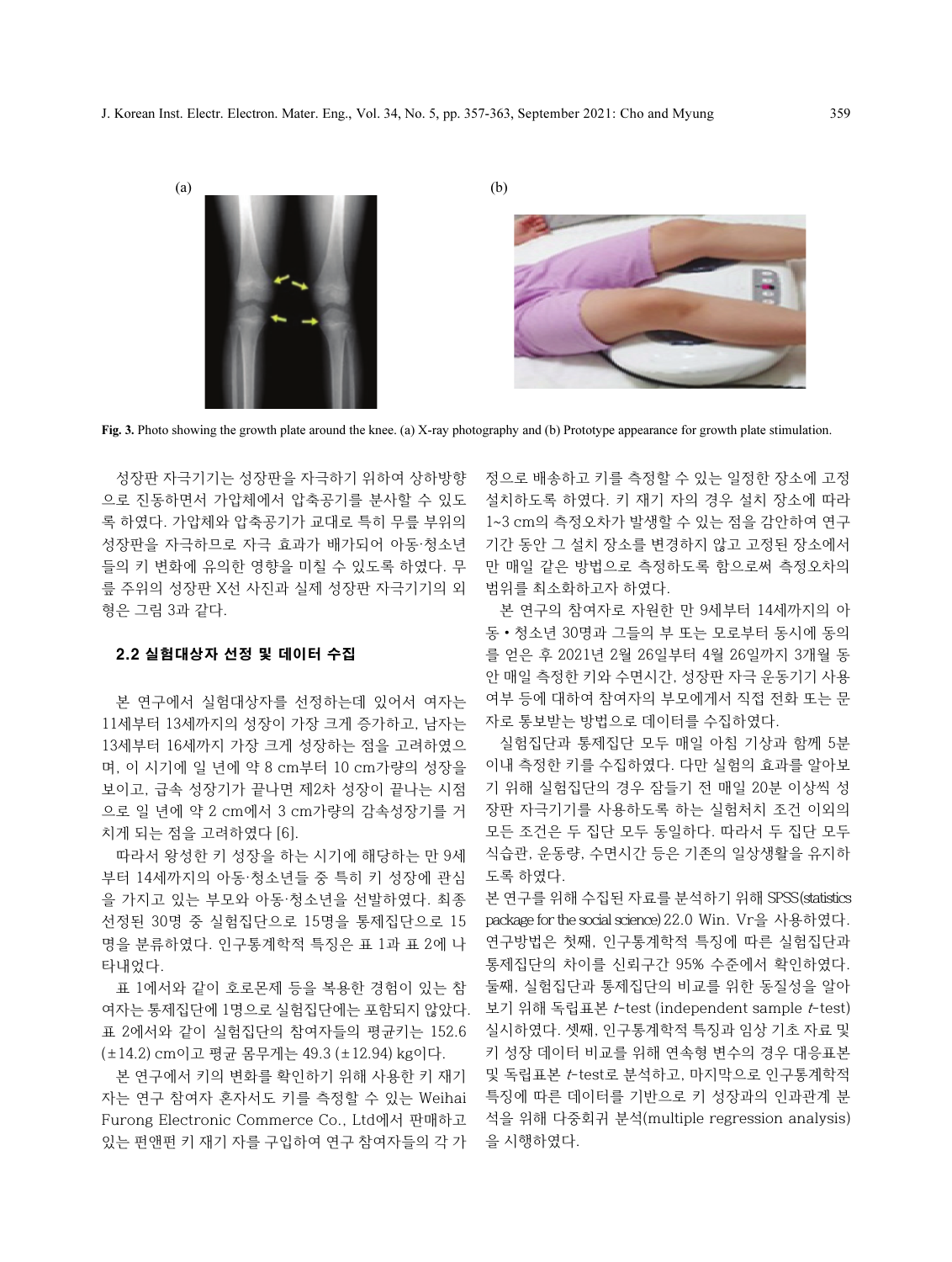| Division              |                                                                                                                                                                                                          | $N(\%)$            |                          |           |  |  |  |
|-----------------------|----------------------------------------------------------------------------------------------------------------------------------------------------------------------------------------------------------|--------------------|--------------------------|-----------|--|--|--|
|                       |                                                                                                                                                                                                          | Experimental group | Control group            | Sub total |  |  |  |
|                       | Male                                                                                                                                                                                                     | 6(40.0)            | 9(60.0)                  | 15(50.0)  |  |  |  |
| Gender                | Female                                                                                                                                                                                                   | 9(60.0)            | 6(40.0)                  | 15(50.0)  |  |  |  |
|                       | Total                                                                                                                                                                                                    | 15                 | 15                       | 30        |  |  |  |
|                       | 9                                                                                                                                                                                                        | 2(13.3)            | 4(26.7)                  | 6(20.0)   |  |  |  |
|                       | 10                                                                                                                                                                                                       | 1(6.7)             | 3(20.0)                  | 4(13.3)   |  |  |  |
|                       | 11                                                                                                                                                                                                       | 1(6.7)             | 1(6.7)                   | 2(6.7)    |  |  |  |
| Age                   | 12                                                                                                                                                                                                       | 3(20.0)            | 2(13.3)                  | 5(16.7)   |  |  |  |
|                       | 13                                                                                                                                                                                                       | 7(46.7)            | 2(13.3)                  | 9(30.0)   |  |  |  |
|                       | 14                                                                                                                                                                                                       | 1(6.7)             | 3(20.0)                  | 4(13.3)   |  |  |  |
|                       | Total                                                                                                                                                                                                    | 15                 | 15<br>6(40.0)<br>6(40.0) | 30        |  |  |  |
|                       | First                                                                                                                                                                                                    |                    |                          | 12(40.0)  |  |  |  |
| Order of              | Second                                                                                                                                                                                                   | 7(46.7)            | 7(46.7)                  | 14(46.7)  |  |  |  |
| birth                 | Third or more<br>2(13.3)<br>15<br>Total<br>$\mathbf{0}$<br>Have experience<br>a) Drugs<br>$\&$<br>15(100)<br>No experience<br>Foods<br>Total<br>15<br>13 (86.7)<br>Bed<br>Floor<br>2(3.3)<br>15<br>Total | 2(13.3)            | 4(13.3)                  |           |  |  |  |
|                       |                                                                                                                                                                                                          |                    | 15                       | 30        |  |  |  |
|                       |                                                                                                                                                                                                          |                    | 1(6.7)                   | 1(3.3)    |  |  |  |
|                       |                                                                                                                                                                                                          |                    | 14(93.3)                 | 29(96.7)  |  |  |  |
|                       |                                                                                                                                                                                                          |                    | 15                       | 30        |  |  |  |
|                       |                                                                                                                                                                                                          |                    | 13 (86.7)                | 26(86.7)  |  |  |  |
| Mainly sleeping place |                                                                                                                                                                                                          |                    | 2(3.3)                   | 4(13.3)   |  |  |  |
|                       |                                                                                                                                                                                                          |                    | 15                       | 30        |  |  |  |

Table 1. Demographic features (general information of research participants).

※ a) Within the last 3 months experience of taking growth -related drugs/foods

Table 2. Demographic features (The height of the parents and the height of the study participant measured before the start of the study).

|                                           |                | <b>MeanStandard Deviation</b> )                  |               |               |  |  |  |
|-------------------------------------------|----------------|--------------------------------------------------|---------------|---------------|--|--|--|
| <b>Division</b>                           |                | Experimental group<br>Control group<br>Sub total |               |               |  |  |  |
|                                           | Father         | 174.6 (4.35)                                     | 174.2(6.17)   | 174.4 (5.25)  |  |  |  |
| Parent's average height (cm)              | Mother         | 161.6(5.38)                                      | 160.7(5.81)   | 161.2(5.52)   |  |  |  |
|                                           | Average height | 168.10                                           | 167.45        | 167.80        |  |  |  |
| Average height measured before start (cm) |                | 152.6 (14.20)                                    | 146.1 (11.92) | 149.3 (13.29) |  |  |  |
| Average weight measured before start (kg) |                | 49.3 (12.94)                                     | 39.7 (12.10)  | 44.5 (13.24)  |  |  |  |

# 3. 결과 및 고찰

## 3.1 집단 간 동질성 검증

본 연구는 성장판 자극기기를 사용하는 실험집단과 사 용하지 않는 통제집단 간 나타나는 사후 키의 변화를 비교 하기 위해 먼저 성장판 자극기기 사용 전 측정에서 실험집 단과 통제집단 간 차이를 보이지 않고 동질적인지를 확인 해 볼 필요가 있다. 이를 위해 독립표본 t-test로 분석하였

고 분석 결과는 그림 4와 같다. 실험집단의 평균 키는 152.6 (±14.20) cm을 나타내었다. 통제집단은 146.1 (±11.92) cm을 나타내었다. 실험집단의 평균 키가 통제집단의 평균 키보다 6.46 cm의 상대적으로 큰 차이를 보였다. 그러나 두 집단 간 키의 차이는 p<.05 신뢰수준에서 유의하지 않았다. 통계적으로 두 집단이 서로 동질적이라는 의미로써 추후 실험집단과 통제집단 간 사전·사후검사 결과의 비교가 가 능함을 의미한다.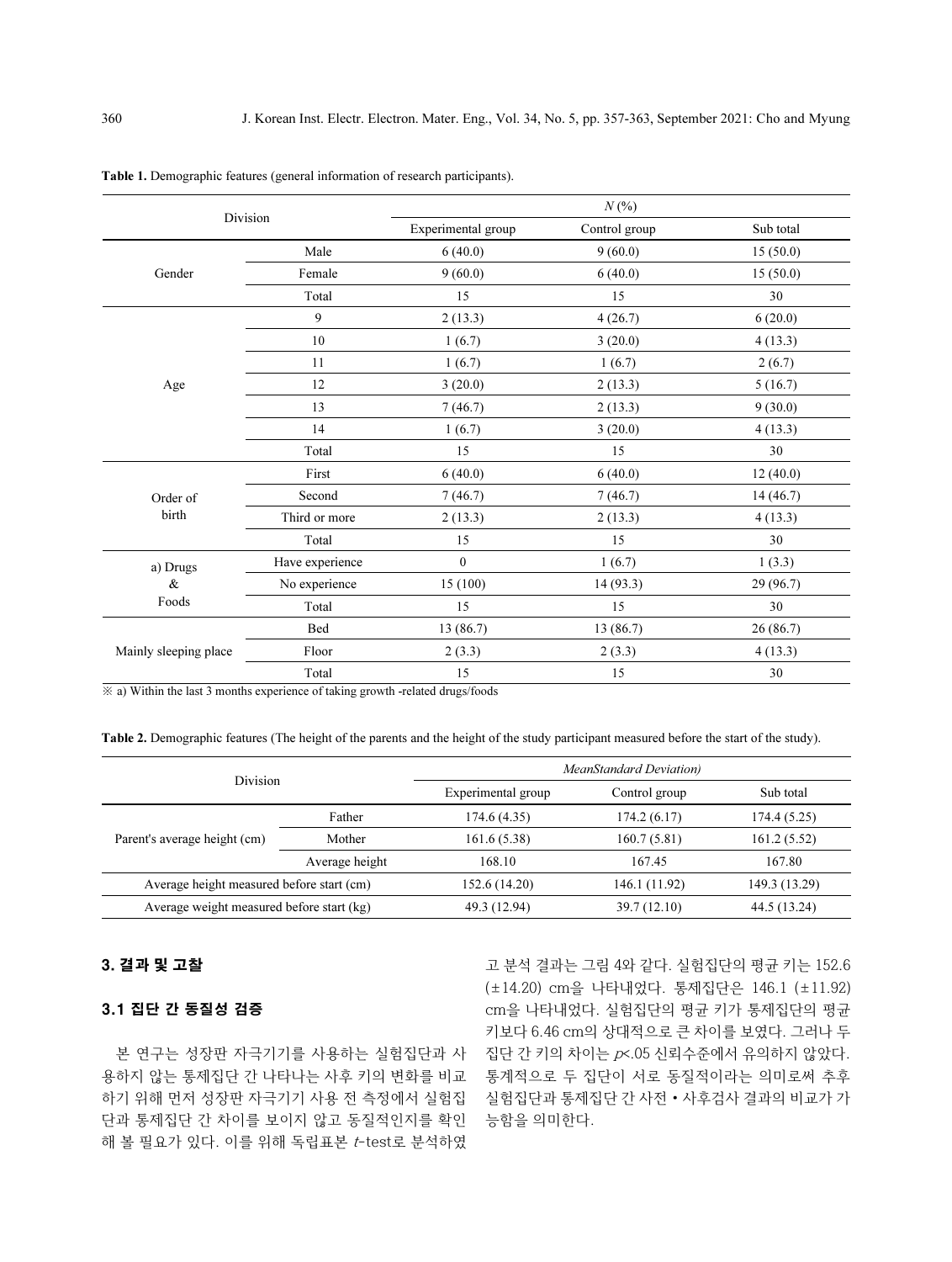

Fig. 4. Analysis of the homogeneity of the pre-measured results of the experimental group and the comparison group.

# 3.2 실험집단의 사전·사후 검사 비교

성장판 자극기기의 사용 전·후 각각 나타난 키 변화의 통 계적인 차이를 확인하기 위해 대응표본 t-test로 분석하였 다. 분석 결과는 표 3과 같다. 실험집단에서 사전·사후 키

### Table 3. Comparison of experimental group pre-and post-test.

의 변화가 152.6 cm에서 155.1 cm로 평균 차이가 2.5 cm로 나타났다( $t=4.918$ ,  $p<0.001$ ). 즉 실험에 따른 키의 변화임을 확인하였다.

성장판 자극기기를 사용하지 않은 통제집단에서 키의 변 화를 확인하기 위해 대응표본 t-test를 통해 분석한 결과 는 표 4와 같다.

분석 결과, 통제집단에서 사전·사후 평균 키의 변화가 146.1 cm에서 147.5 cm로 평균 차이가 1.4 cm이었다 (t=-4.836, p<.001). 즉 통제집단에서도 자연 발달적인 키 의 변화가 나타났다.

그러므로 실험집단과 통제집단 간 사후 결과 비교에서 키의 변화가 유의한지를 독립표본 t-test를 통해 분석하였 다. 분석 결과는 표 5에 나타내었다. 실험집단과 통제집단 에서 나타난 사후 평균 키의 차이는 신뢰구간 p<.05 수준 에서 통계적으로 유의하지 않았다. 즉, 실험집단과 통제집 단 모두에서 키의 변화가 나타났으나 통제집단에 비해 실 험집단에서 키의 변화가 평균 7.60 cm의 차이로 상대적으 로 큰 결과임을 알 수 있다.

| Division                |                  | Pre-group<br>$(n=15)$ |                  | Post-group<br>$(n=15)$ | Mean       | $t(d\hat{f})$   | $Sig. (2-tailed)$ |
|-------------------------|------------------|-----------------------|------------------|------------------------|------------|-----------------|-------------------|
|                         | $\boldsymbol{M}$ | SD                    | $\boldsymbol{M}$ | SD                     | difference |                 |                   |
| Experimental group (cm) | 152.6            | 14.20                 | 155.1            | 13.43                  | 2.50       | $4.918(14)$ *** | .000              |
| *** $p<.001$            |                  |                       |                  |                        |            |                 |                   |

# Table 4. Comparison of control group pre-and post-test.

| Division           |                  | Pre-group<br>$(n=15)$ |       | Post-group<br>$(n=15)$ | Mean<br>$t$ (df) |                 | Sig. (2-tailed) |  |
|--------------------|------------------|-----------------------|-------|------------------------|------------------|-----------------|-----------------|--|
|                    | $\boldsymbol{M}$ | SD                    | M     | SD                     | difference       |                 |                 |  |
| Control group (cm) | 146.1            | 11.92                 | 147.5 | 11.80                  | 1.40             | $4.836(14)$ *** | .000            |  |

 $*^{**}p<.001$ 

#### Table 5. Comparison of post-tests between the experimental and the control groups.

| Division                     |       | Experimental group<br>$(n=15)$ | Control group<br>$(n=15)$ |      | Mean       | $t(d\hat{f})$ | $Sig. (2-tailed)$ |  |
|------------------------------|-------|--------------------------------|---------------------------|------|------------|---------------|-------------------|--|
|                              | М     | SD                             | M                         | SD   | difference |               |                   |  |
| Post-measurement height (cm) | 155.1 | 13.43                          | 147.5                     | 1.80 | 7.60       | 1.646         | .111              |  |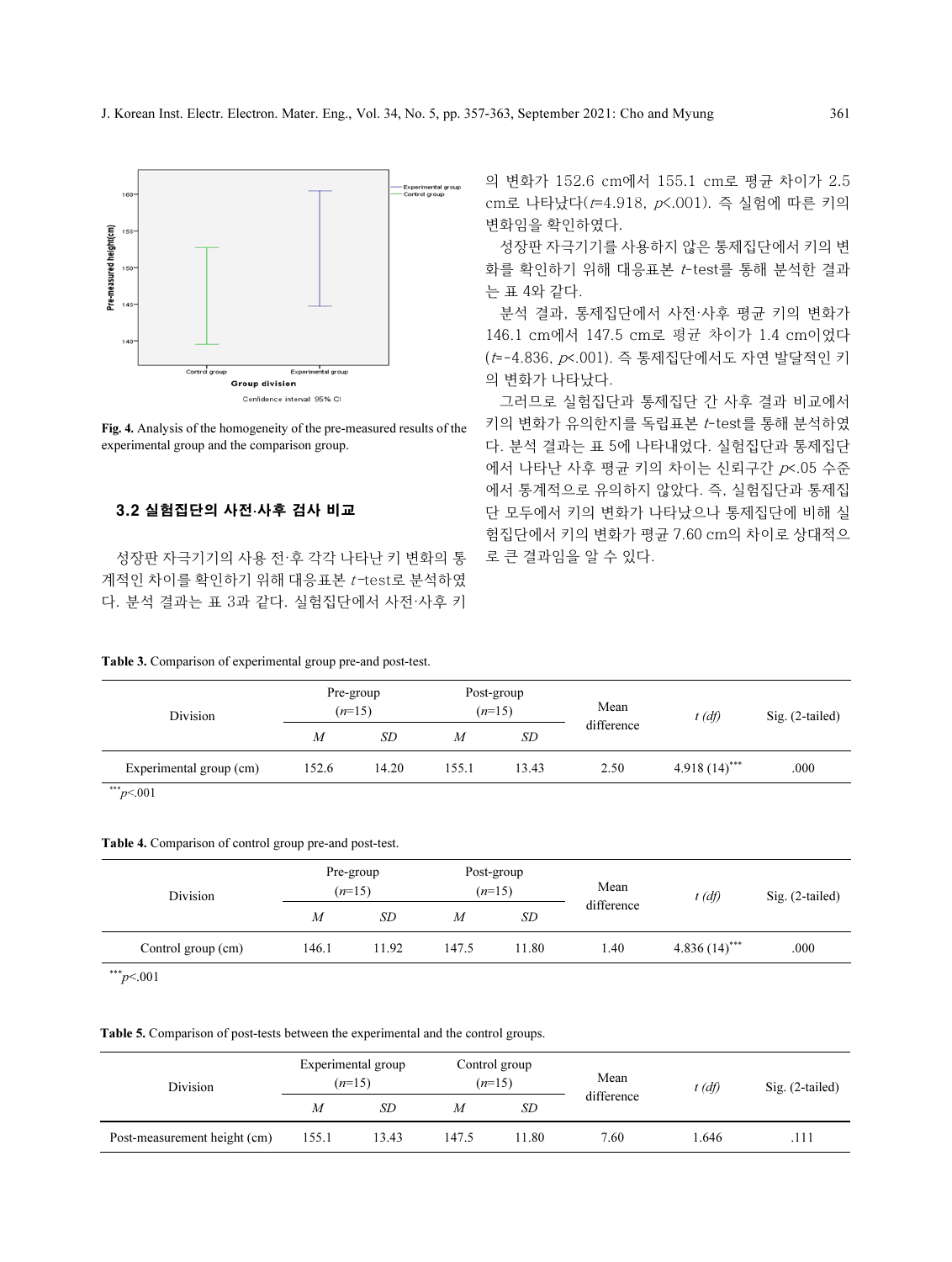# 3.3 인구통계학적 요인이 키 성장에 미치는 영향

인구통계학적 특징 요인이 실험집단의 키 성장에 미치 는 영향을 알아보기 위해 다중회귀 분석(multiple regression analysis)을 시행하였다. 분석에 앞서 인구통 계학적 특징이 실험집단의 키 성장에 미치는 영향을 확인 하기 위해 다중공선성(multicollinearity)을 확인해 본 결 과는 VIF (variation inflation factor) 값은 .43, 공차한 계(tolerance) 값은 2.30으로 나타나 다중공선성의 문제 는 보이지 않았다. 또한 회귀분석의 모형은 적합하였다 (F=8.933, p<.01). 회귀분석의 결과는 표 6에 나타내었다.

표 6에서와 같이 실험집단의 키 성장에 영향을 미치는 인구통계학적 요인들 중 몸무게가 키 성장에 유의한 영향 을 미치고 있었다(β=.54, p<.05). 반면 그 외 인구통계학적 요인들은 실험집단의 키 성장에 영향을 미치지 않았다.

인구통계학적 특징 요인이 통제집단의 키 성장에 미치 는 상대적인 영향력의 크기를 확인하기 위해 다중회귀 분 석(multiple regression analysis)을 시행하여 표 7에 나 타내었다.

회귀분석에 앞서 인구통계학적 요인이 통제집단의 키 변 화에 미치는 영향을 알아보기 위한 다중공선성 (multicollinearity)의 결과는 VIF (variation inflation factor) 값은 .27, 공차한계(tolerance) 값은 2.30으로 나 타나 다중공선성의 문제는 나타나지 않았다. 또한 회귀분 석의 모형 역시 적합하였다(F=19.518, p<.001).

표 7에서와 같이 통제집단의 키 성장에 영향을 미치는

| Independent variable<br>Gender<br>Age | B<br>3.62 | Std. error<br>4.33 | β<br>.13 | .83     | $\boldsymbol{p}$                                                                      |
|---------------------------------------|-----------|--------------------|----------|---------|---------------------------------------------------------------------------------------|
|                                       |           |                    |          |         |                                                                                       |
|                                       |           |                    |          |         | .431                                                                                  |
|                                       | 2.92      | 2.02               | .33      | 1.44    | .191                                                                                  |
| Father's height                       | .47       | .49                | .15      | .97     | .363                                                                                  |
| Mother's height                       | .12       | .36                | .05      | .34     | .739                                                                                  |
| Mainly sleeping place                 | .56       | 6.43               | .01      | .08     | .932                                                                                  |
| Weight                                | .56       | .23                | .54      | $2.37*$ | .049                                                                                  |
| Order of birth                        | $-1.65$   | 3.95               | $-0.08$  | $-.42$  | .687                                                                                  |
|                                       |           |                    |          |         | $F=8.933***$ R <sup>2</sup> = .899 Adjusted R <sup>2</sup> = .799 Durbin-Watson=2.359 |

Table 6. The effect of demographic factors on the height growth of the experimental group.

 $\gamma^* p \leq 0.05$ ,  $\gamma^* p \leq 0.01$ ,  $\gamma^* p \leq 0.001$ 

Table 7. The effect of demographic factors on the height growth of the control group.

|                    |                       | Unstandardized coefficients   |                    |        | t                   |                  |
|--------------------|-----------------------|-------------------------------|--------------------|--------|---------------------|------------------|
| Dependent variable | Independent variable  | B                             | Std. error         | β      |                     | $\boldsymbol{p}$ |
|                    | Gender                | $-.84$                        | 2.219              | $-.03$ | $-.383$             | .713             |
|                    | Age                   | 3.62<br>.791                  |                    | .60    | $4.575***$          | .003             |
|                    | Father's height       | .46                           | .196               | .24    | $2.363*$            | .049             |
|                    | Mother's height       | .13                           | .215               | .06    | .605                | .565             |
| Control group      | Mainly sleeping place | 5.2                           | 3.174              | .15    | 1.647               | .144             |
|                    | Weight                | .40                           | .128               | .41    | $3.143*$            | .016             |
|                    | Order of birth        | $-.05$                        | 1.499              | $-.00$ | $-.034$             | .974             |
|                    |                       | $R^2 = .951$<br>$F=19.518***$ | Adjusted $R^2=903$ |        | Durbin-Watson=2.605 |                  |

 $\gamma^* p \leq 0.05$ ,  $\gamma^* p \leq 0.01$ ,  $\gamma^* p \leq 0.001$